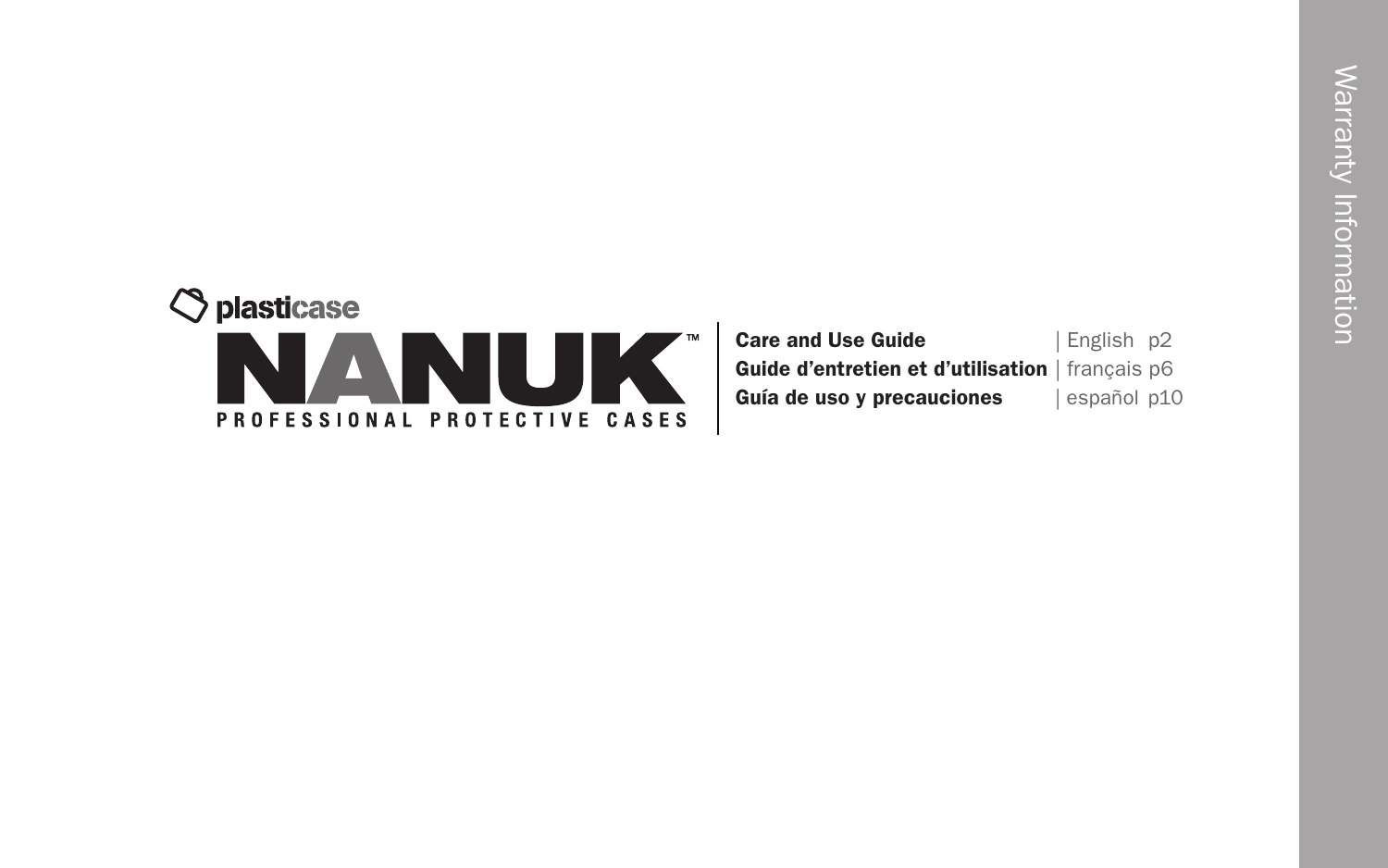# Thank you for purchasing this NANUK case.

Please read the directions below to learn how to properly use and care for your case.

### O-ring seal

Your NANUK case is equipped with an EPDM gasket that has been designed to give superior performance and resist compressive deformation over time. To ensure a watertight seal, the gasket must be free of cuts, abrasions or tears. Debris or foreign material caught between the sealing rib on the bottom of the case and the gasket on the top of the case will prevent the case from sealing properly. Applying a coat of an automotive type surface protector is recommended to help prevent dirt and debris from sticking to the seal. If the seal becomes damaged a replacement seal can be ordered from Plasticase.

### Cleaning

All NANUK cases are constructed of high impact NK-7 resin designed to absorb the shocks of transport. The surfaces of the case can easily be wiped clean with a non-abrasive cleaner approved for use on plastic. Avoid using brushes that could scratch the case. To keep your case looking like new we recommend using an automotive type surface protector.

## Auto pressure equalizer

All NANUK cases are equipped with an automatic pressure release valve. This valve automatically equalizes the pressure on the inside of the case. To ensure correct operation, this valve does not require any maintenance, does not need to be rotated or adjusted, and must not be blocked.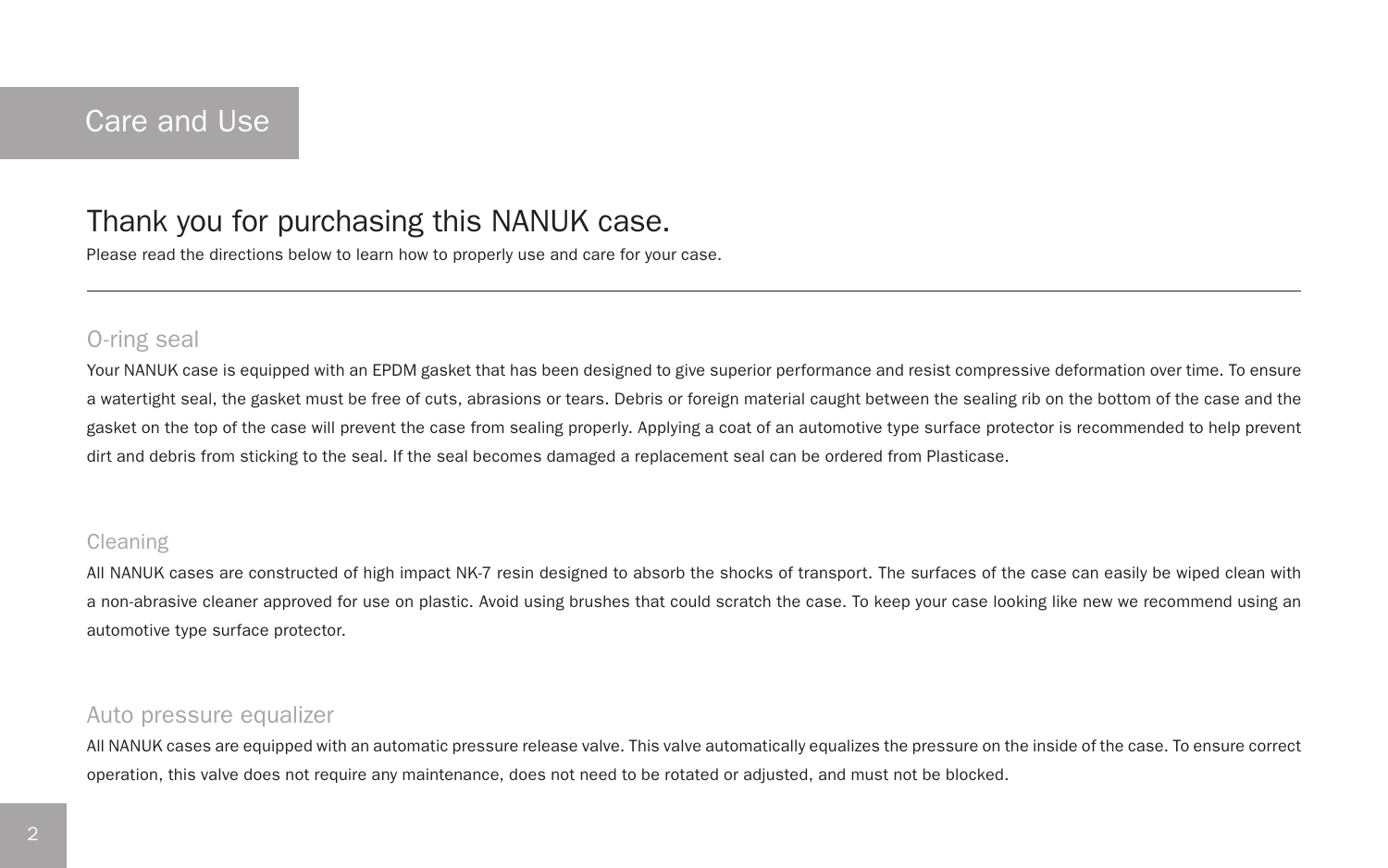# Powerclaw<sup>™</sup> latches



# Opening Closing Contract Closing Closing

Press down on the sliding button in the middle of the lower latch.





Hold the button down and pull the lower latch towards you to release the compressive force. Release the button and continue pulling on the lower latch until it reaches the end of its travel.

3

Release the lower latch and the upper latch should disengage; The case can now be opened. If the latch does not disengage automatically, press down on the lid and the latches will fall open. This may be required when the case is heavily loaded.



Pull the lower latch upwards until you can engage the upper latch onto the lid of the case.



Once the upper latch is engaged, push downward on the lower latch until the locking button engages with the lower half of the case.

3

An audible click will indicate that the latch is securely closed. If the latch is in the closed position but the button does not return to the locked position, ensure that there are no foreign objects or debris that are preventing the button from engaging into the locked position.

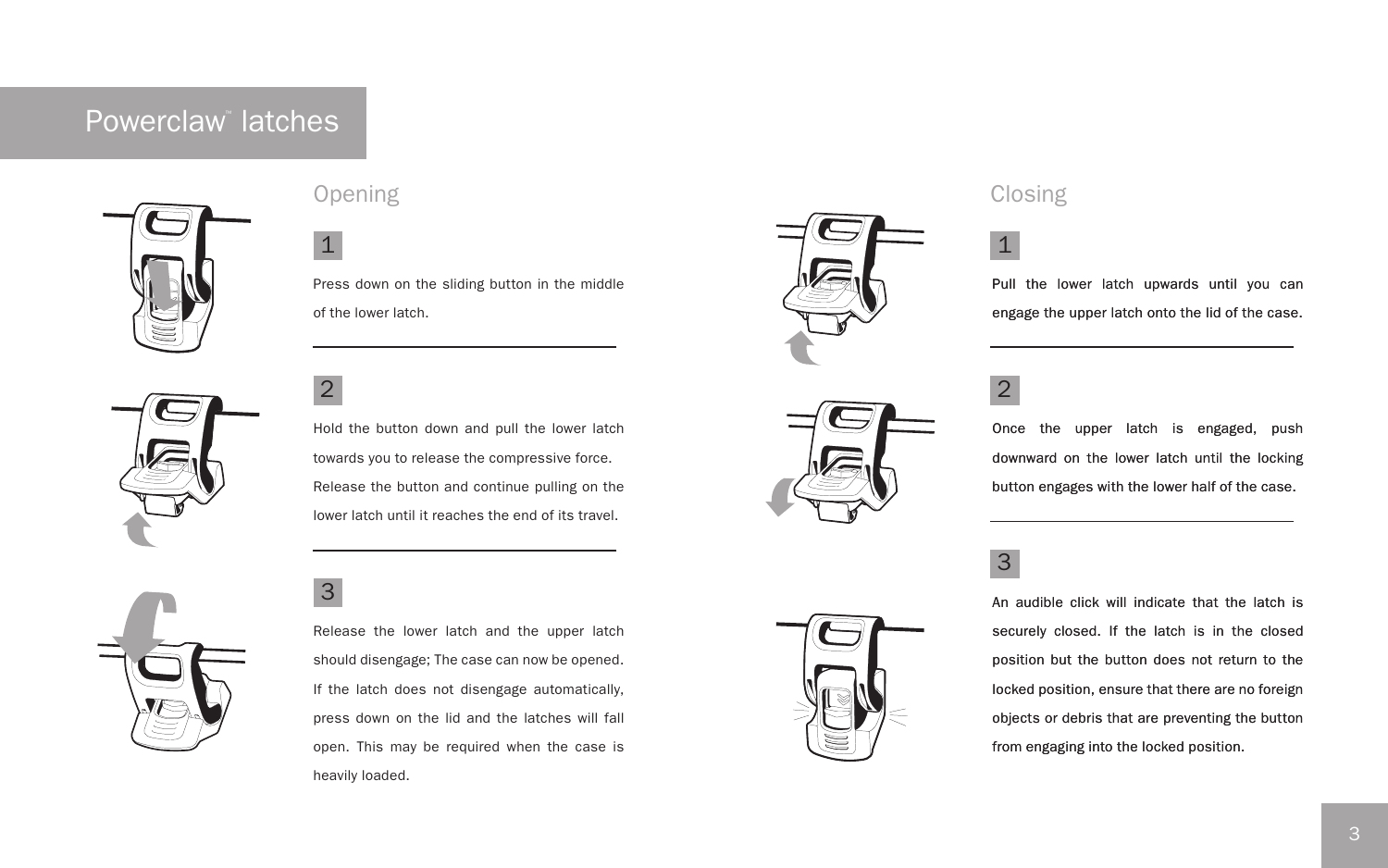# Customizable Cubed Foam

Customizable cubed foam is a simple and effective way to protect and organize your delicate items. If your case is equipped with cubed foam, follow the directions below to fit and protect your items.

Place your items on top of the foam leaving space between each item. The multilayer design of the foam\* allows the layers of pre-scored foam to be tailored individually to accommodate taller items or to be used as separate levels to protect a larger amount of smaller items.

### 2

To ensure optimum protection for your equipment, it is important to keep all of your items within the pre-scored grid on the foam. This serves as a cushion if ever the case falls or is impacted.

### $\frac{1}{3}$  4 3

Once you are satisfied with your layout you can mark the perimeter of the cutout with tooth picks. You can remove your items once you have indicated the perimeter. Begin by carefully removing the required foam squares as one piece within the indicated outline. If some foam cubes are removed by mistake they can be reattached by using a spray type adhesive. Removed foam blocks can be reused if necessary or modified to accommodate shallower items. A utility knife can be used to modify the foam cubes.

Once all the required foam is removed place your items in their respective compartments to verify fit. Your equipment

is now protected!



\*Customizable cubed foam is available for all our cases. However, multilayer cubed foam is only available for the 915 and larger.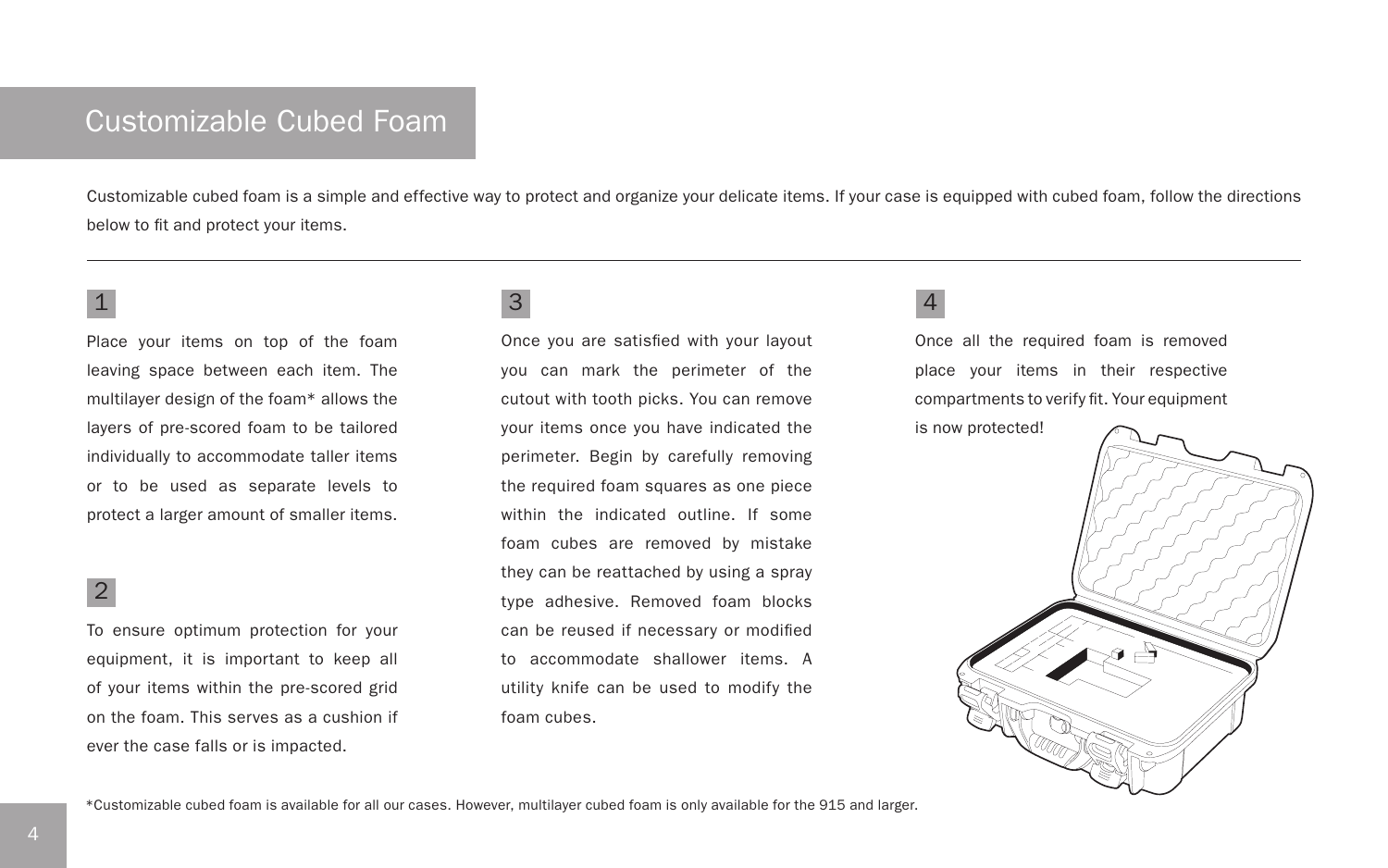# Limited Warranty and Disclaimer

Plasticase, Inc. ("Plasticase") warrants that the NANUK case accompanying this document (the "Case") will be free from defects in material and workmanship for the life of the Case, subject to the terms and conditions of this Limited Warranty and Disclaimer (the "Warranty").

1. Returns The customer must contact Plasticase in the event that he or she believes the Case is defective and is covered by this Warranty in order to open a warranty claim. Call Plasticase at 1-800-783-6883 (Canada-USA) or +1-450-628-1006 (international) between 9:00 a.m. to 5:00 p.m. (Eastern Time), Monday through Friday to speak with a customer service representative. In some instances, it may be determined that parts can be easily installed by the customer and Plasticase reserves the right to ship replacement parts directly to the customer for installation. Other instances require the customer to pay for shipping the case to Plasticase at 1059 Boulevard des Entreprises Ouest, Terrebonne, QC J6Y 1V2, Canada, for inspection. If the Case is defective, determined solely by Plasticase after an inspection, the shipping costs will be refunded if proof of shipping is provided. No refunds of shipping costs will be made if the Case is not defective.

2. Repair or Replacement Plasticase's obligation under this Warranty is limited, at its sole and exclusive option, to either the repair or replacement of the Case where a defect has been claimed and is determined by Plasticase to be present. Upon inspection by Plasticase, the Case or parts thereof that prove to be defective will be repaired or replaced at no charge, and the Case will be shipped back to the customer by Plasticase.

3. Limitation of Warranty The Warranty herein applies only to the original customer and is conditional upon the customer giving prompt notice to Plasticase of any discovered defects. Plasticase shall not be responsible for any other defects or damage, including, but not limited to, any defects or damage caused by or resulting from: (a) alterations to the Case by anyone other than Plasticase; (b) accident; (c) damage due to an intentional or negligent act of a third party; (d) abuse or negligence; (e) wear and tear.; (f) mishandling; (g) failure to use the Case in a safe and reasonable manner, or (h) force majeure. If the Case, in the judgment of Plasticase, shows evidence of having been altered, modified or repaired without the authorization of Plasticase, the Warranty herein shall not apply. THE WARRANTY SET FORTH ABOVE IS EXCLUSIVE AND NO OTHER WARRANTY, WHETHER WRITTEN OR ORAL, IS EXPRESSED OR IMPLIED. PLASTICASE SPECIFICALLY DISCLAIMS THE IMPLIED WARRANTIES OF MERCHANTABILITY AND FITNESS FOR A PARTICULAR PURPOSE.

4. Liability Plasticase's cumulative liability for damages of any kind whatsoever arising out of the use or possession of the Case, regardless of the form of action, whether in contract or tort, including negligence or strict liability, shall be limited to the purchase price of the Case. IN NO EVENT SHALL PLASTICASE BE LIABLE TO THE CUSTOMER OR ANY OTHER PARTY FOR EXEMPLARY, INDIRECT, SPECIAL, INCIDENTAL, CONTINGENT OR CONSEQUENTIAL DAMAGES ARISING OUT OF THE USE OR POSSESSION OF THE CASE, INCLUDING THE VALUE OF THE CONTENTS OF THE CASE, WHETHER OR NOT PLASTICASE HAS RECEIVED NOTICE OF THE POSSIBILITY OR CERTAINTY OR SUCH DAMAGES OR LOSSES. THESE LIMITATIONS SHALL APPLY NOTWITHSTANDING ANY FAILURE OF ESSENTIAL PURPOSE OF ANY LIMITED REMEDY.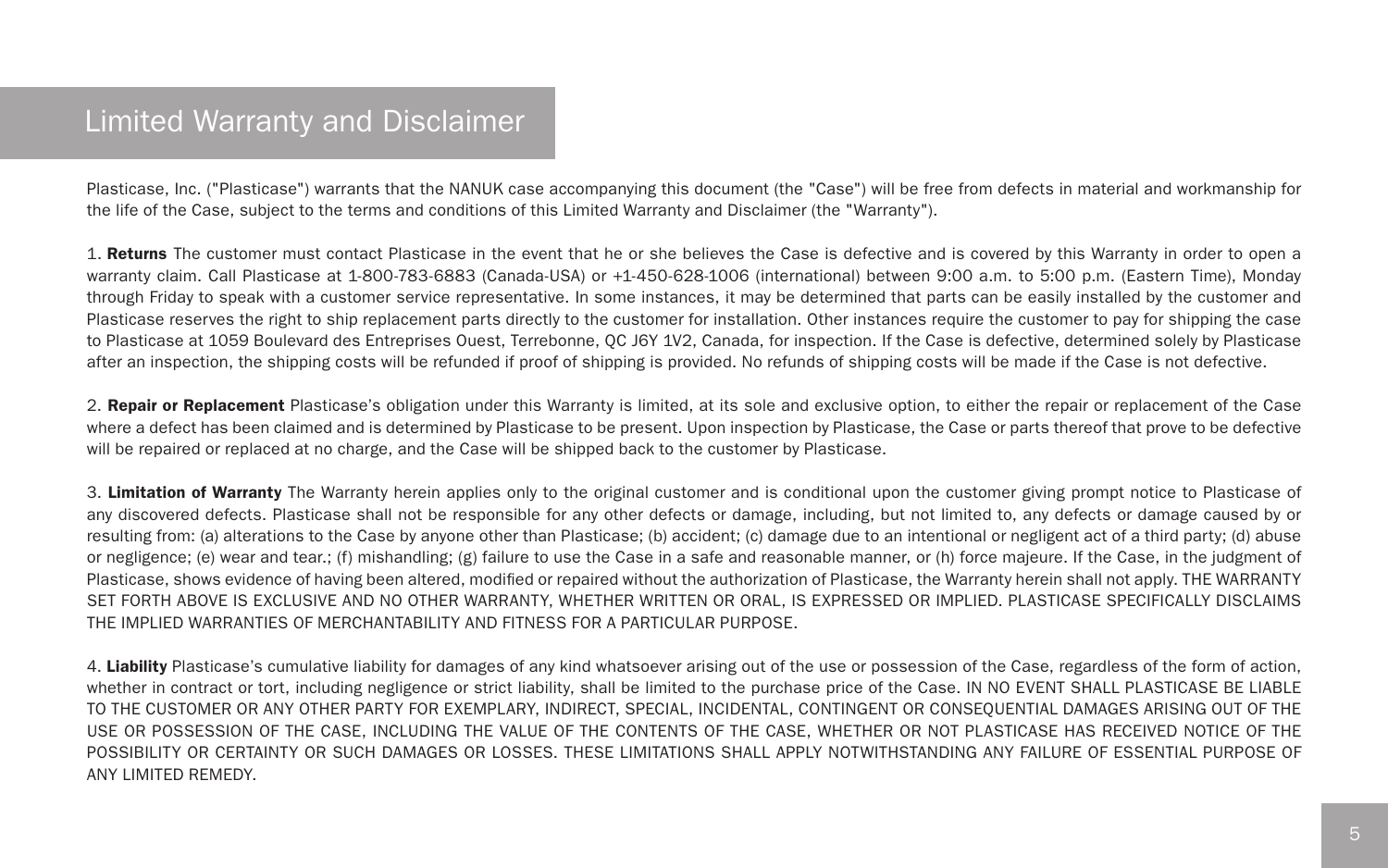# Merci d'avoir acheté une mallette NANUK.

Veuillez lire les instructions ci-dessous pour vous familiariser avec son utilisation et savoir comment prendre soin correctement de votre mallette.

## Scellant O-ring

Votre mallette NANUK est équipée d'un joint d'étanchéité en EPDM conçu pour une performance supérieure et qui résiste à la déformation compressive occasionnée par le passage du temps. Pour qu'il soit scellé de façon étanche, le joint d'étanchéité ne doit pas présenter de rayures, d'abrasions ou de déchirures. Des débris ou des matières étrangères coincées entre la nervure d'étanchéité au bas de la mallette et le joint d'étanchéité au haut de la mallette empêcheront la mallette de sceller correctement. Il est recommandé d'appliquer une couche de produit de protection de surface plastique ou caoutchouc de type automobile afin d'aider à prévenir que la saleté et les débris ne collent au scellant. Si le scellant est endommagé, on peut commander la pièce de remplacement de Plasticase.

### Nettoyage

Toutes les mallettes NANUK sont fabriquées avec la résine NK-7 à impact élevé conçue pour absorber les chocs au moment du transport. Les surfaces de la mallette peuvent être nettoyées facilement en les essuyant avec un nettoyant non abrasif approuvé pour le plastique. Évitez d'utiliser des brosses qui pourraient égratigner la mallette. Afin que votre mallette continue d'avoir une apparence neuve, nous recommandons d'utiliser un produit de protection de surface plastique ou caoutchouc utilisé pour les automobiles.

## Contrôle automatique de la pression

Toutes les mallettes NANUK sont équipées d'une valve de libération automatique de la pression. Cette valve égalise automatiquement la pression à l'intérieur de la mallette. La valve ne requiert aucun entretien, n'a pas à être ajustée ou faire l'objet d'une rotation, mais ne doit pas être obstruée pour fonctionner correctement.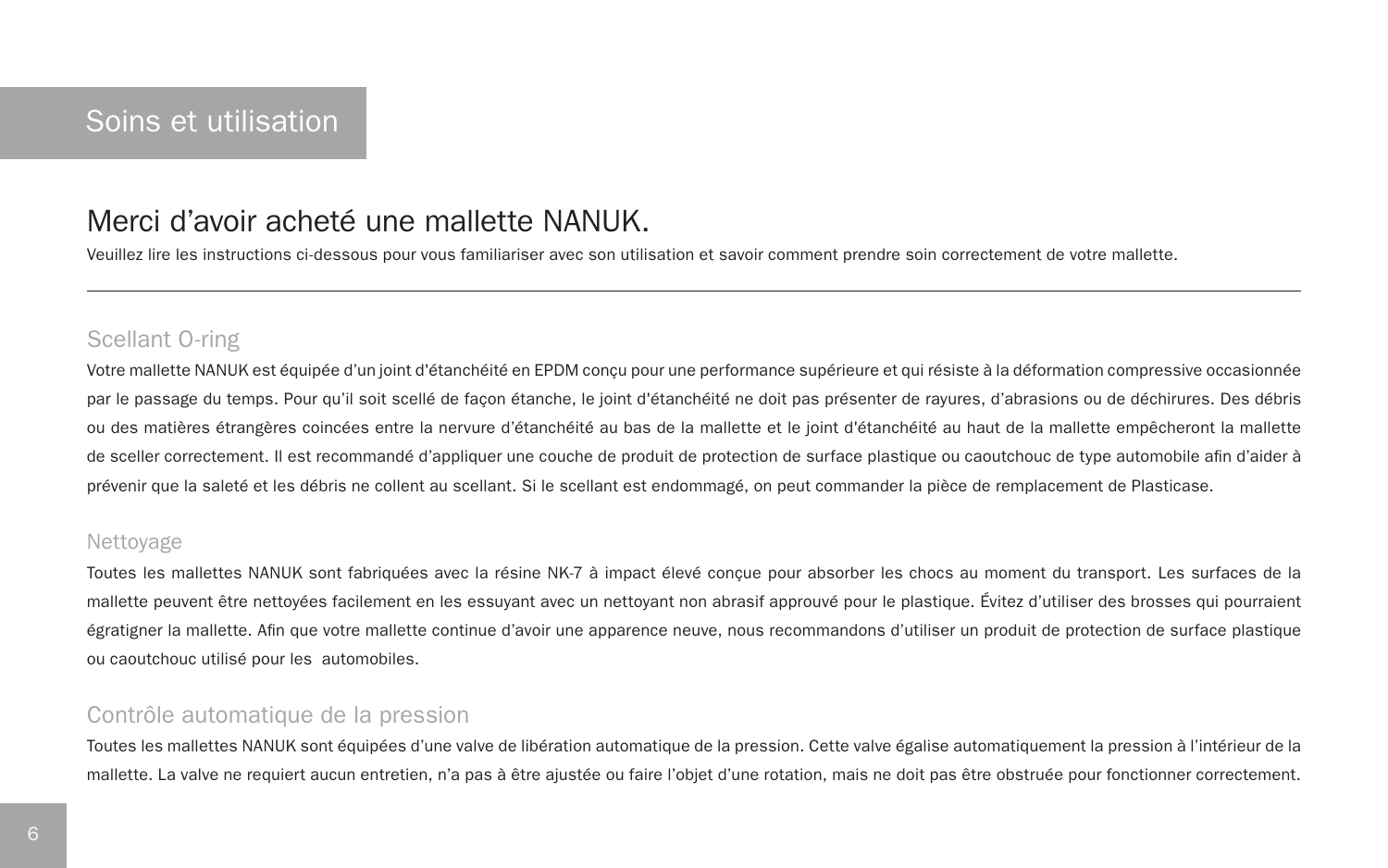# Loquets Powerclaw™







## Ouverture **Fermeture Fermeture Fermeture Fermeture Fermeture**

Appuyez vers le bas sur le bouton coulissant se trouvant au milieu du loquet inférieur.

2

Retenez le bouton en bas et tirez le loquet inférieur vers vous afin de libérer la force compressive. Relâchez le bouton et continuez à tirer sur le loquet inférieur jusqu'à ce qu'il atteigne la fin de son déplacement.

# $3<sup>3</sup>$

Relâchez le loquet inférieur et le loquet supérieur devrait se déclencher. On peut maintenant ouvrir la mallette. Si le loquet ne se déclenche pas automatiquement, appuyez vers le bas sur le couvercle et les loquets s'ouvriront. Il faut parfois agir de la sorte lorsque la mallette est lourdement chargée.





Tirez le loquet inférieur vers le haut jusqu'à ce que vous puissiez engager le loquet supérieur sur le couvercle de la mallette.

# 2

Une fois que le loquet supérieur est engagé, poussez le loquet inférieur vers le bas jusqu'à ce que le bouton de verrouillage s'engage avec la moitié inférieure de la mallette.

Lorsque vous entendez un clic, cela indique que le loquet est fermé de façon sécuritaire. Si le loquet est dans la position fermée, mais que le bouton ne retourne pas à la position verrouillée, il faut alors s'assurer qu'il n'y a aucun objet ou débris qui empêche le bouton de s'engager dans la position de verrouillage.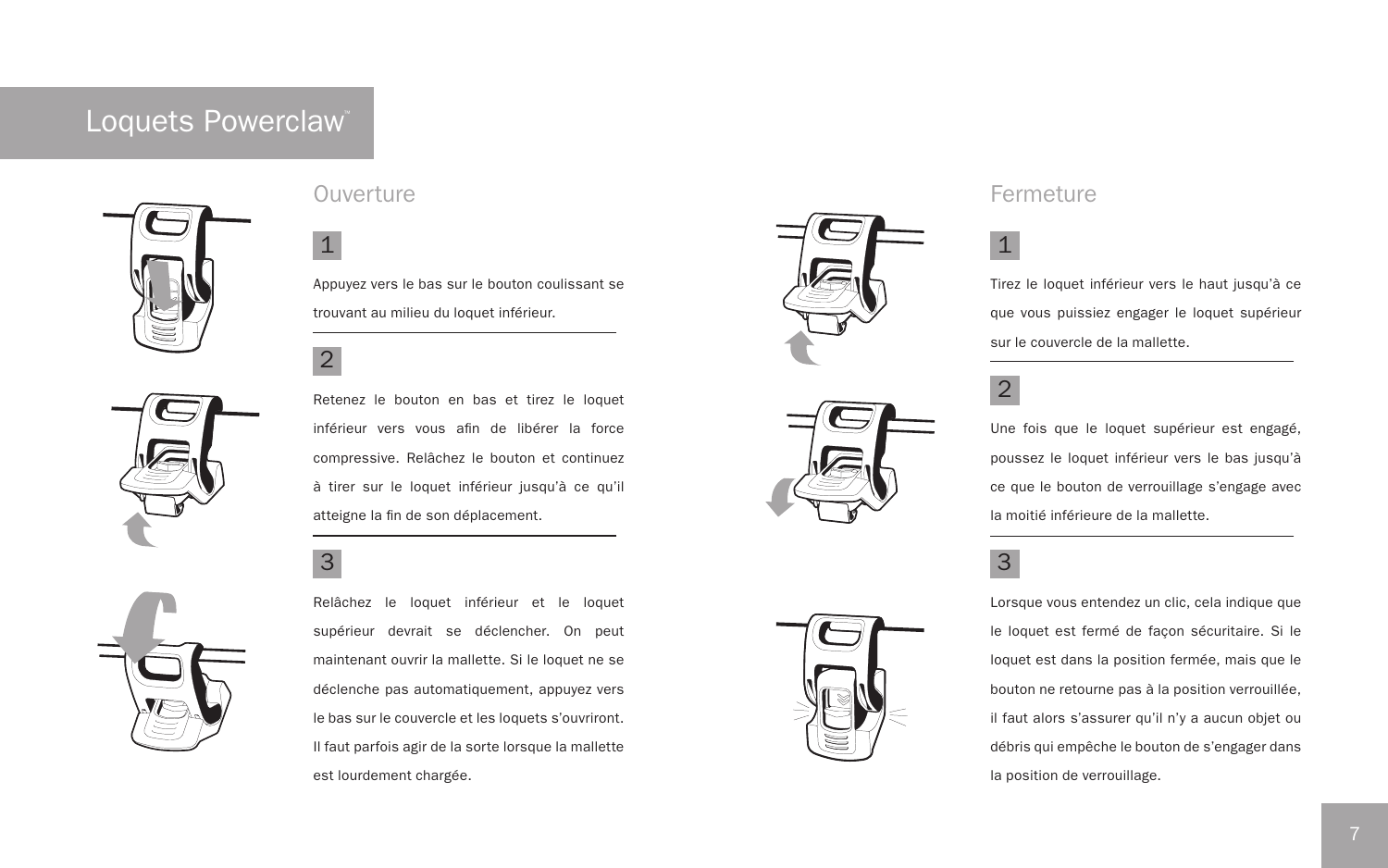# Caoutchouc mousse en cubes détachables

Le caoutchouc mousse en cubes détachables constitue une facon simple et efficace de protéger et d'organiser vos effets délicats. Si votre mallette est équipée de caoutchouc mousse en cubes, veuillez suivre les directives suivantes pour bien aménager et protéger vos biens.

Placez vos articles par-dessus le caoutchouc mousse en laissant de l'espace entre chaque article. La conception à paliers multiples du caoutchouc mousse\* permet aux deux niveaux de caoutchouc mousse préétablis d'être ajustés individuellement afin d'accommoder les articles plus élongés ou pour être utilisés comme paliers distincts protégeant un plus grand nombre d'articles de plus petite dimension.

## 2

Pour assurer une protection optimale de votre équipement, il est important de placer tous les articles à l'intérieur de la grille préétablie sur le caoutchouc mousse. Il y a alors un coussin si la mallette tombe ou subit un impact.

### $\frac{1}{3}$  4 3

Une fois que vous êtes satisfait de votre disposition, vous pouvez délimiter le périmètre à découper au moyen de cure-dents. Une fois que vous avez tracé le périmètre, vous pouvez retirer vos articles. Commencez par retirer soigneusement les carrés de caoutchouc mousse comme une seule pièce à l'intérieur de la surface délimitée. Si certains cubes en caoutchouc mousse sont retirés par erreur, ils peuvent être rattachés au moyen d'un adhésif en aérosol. Les blocs de caoutchouc mousse retirés peuvent être réutilisés au besoin ou modifiés pour une utilisation avec les articles placés moins profondément. On peut utiliser un couteau à lame rétractable tout usage pour modifier les cubes en caoutchouc mousse.

Une fois que le caoutchouc mousse est retiré, placez vos articles dans leurs compartiments respectifs afin de vérifier l'ajustement. Votre équipement est maintenant protégé!



\*Le caoutchouc mousse en cubes détachables est disponible pour toutes nos mallettes. Cependant, le caoutchouc mousse en cubes à paliers multiples n'est disponible que pour la 915 et plus grand.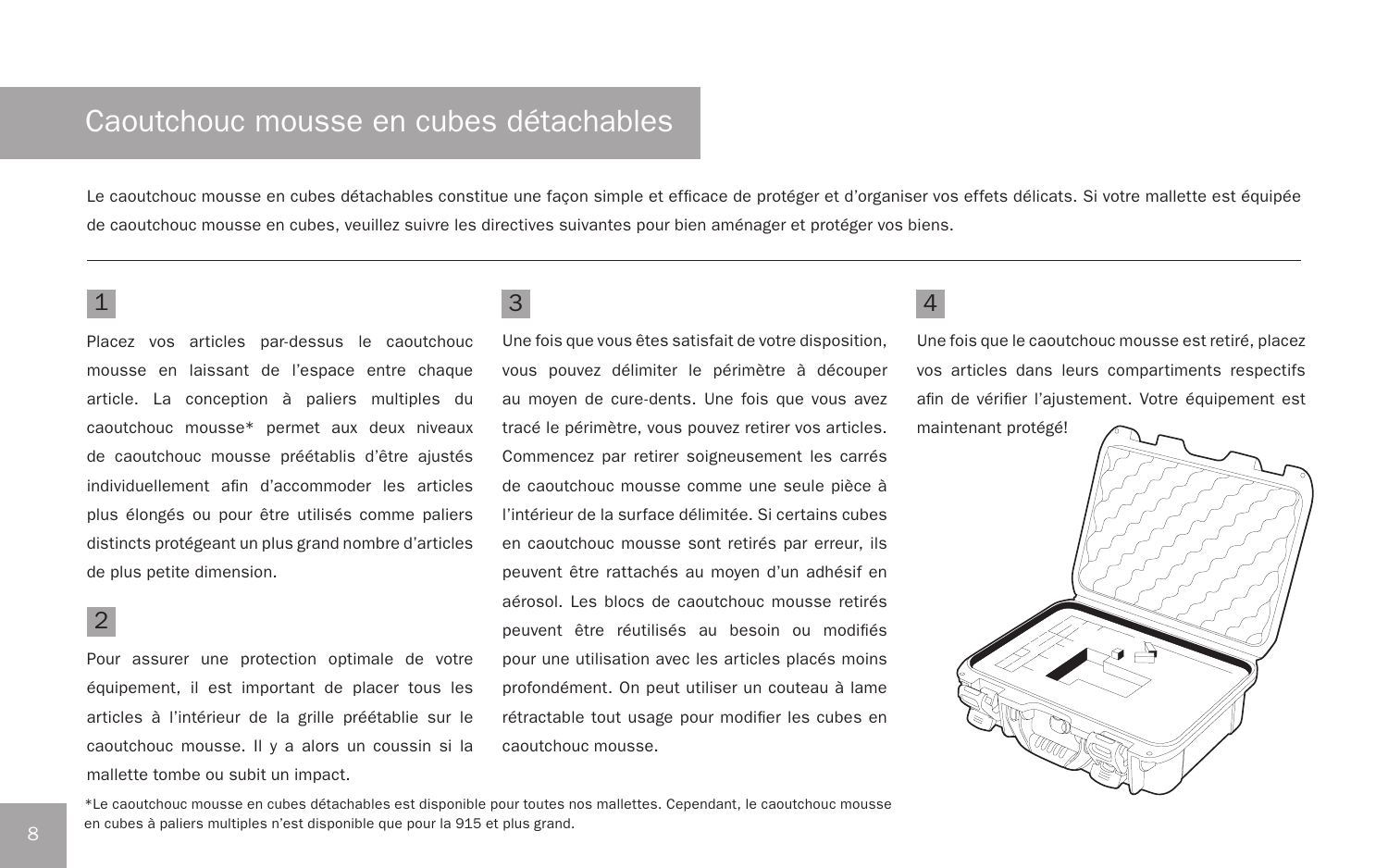# Garantie à vie limitée et avis d'exonération de responsabilité

Plasticase Inc. (« Plasticase ») garantit que la mallette NANUK jointe au présent document (la « mallette ») sera exempte de toute défectuosité matérielle ou de main d'oeuvre pendant la durée de vie de la mallette, sous réserve des modalités de la présente Garantie à vie limitée et avis d'exonération de responsabilité (la « garantie »).

1. Retours Le client doit communiquer avec Plasticase s'il croit que la mallette est défectueuse et qu'elle est protégée par la présente garantie afin d'ouvrir un dossier à l'égard de la garantie. Téléphonez à Plasticase au 1-800-783-6883 (Canada-USA) ou +1-450-628-1006 (international) entre 9 h et 17 h, heure de l'Est, du lundi au vendredi, afin de parler à un représentant du service à la clientèle. Parfois, Plasticase peut décider que le client est en mesure d'installer facilement les pièces et Plasticase se réserve le droit d'expédier les pièces de remplacement directement au client pour qu'il ou elle les installe. Autrement, le client doit payer pour l'expédition de la mallette à Plasticase, au 1059 boulevard des Entreprises Ouest, Terrebonne (Québec), Canada, J6Y 1V2, à des fins d'inspection. Si la mallette est défectueuse, tel que décidé uniquement par Plasticase après une inspection, les frais d'expédition seront remboursés si la preuve de l'expédition est fournie. Il n'y aura aucun remboursement des frais d'expédition si la mallette n'est pas défectueuse.

2. Réparation ou remplacement L'obligation de Plasticase en vertu de la présente garantie se limite, à l'unique discrétion de Plasticase, de réparer ou de remplacer la mallette lorsqu'une défectuosité est alléguée et que Plasticase le confirme. À la suite d'une inspection par Plasticase, la mallette ou les parties défectueuses de celle-ci seront réparées ou remplacées sans frais, et la mallette sera retournée au client par Plasticase.

3. Limite de la garantie La garantie aux présentes s'applique uniquement au client original et est sujette à la condition que le client informe Plasticase de toute défectuosité dans les plus brefs délais. Plasticase n'est pas responsable de toute autre défectuosité ou dommage, y compris des défectuosités ou dommages occasionnés ou résultant : (a) d'altérations à la mallette par quiconque autre que Plasticase; (b) d'un accident; (c) de dommages occasionnés par un acte intentionnel ou négligent d'un tiers; (d) d'abus ou de négligence; (e) de l'usure; (f) d'une mauvaise manutention; (g) du défaut d'utiliser la mallette de façon sécuritaire et raisonnable, ou (h) de la force majeure. Si, selon Plasticase, il existe des éléments de preuve indiquant que la mallette a été modifiée ou réparée sans son autorisation, la présente garantie ne s'applique pas. LA GARANTIE CI-DESSUS EST EXCLUSIVE ET AUCUNE AUTRE GARANTIE, ÉCRITE OU VERBALE, N'EST DONNÉE DE FAÇON EXPLICITE OU IMPLICITE. PLASTICASE DÉCLINE EXPRESSÉMENT LES GARANTIES IMPLICITES D'APTITUDE À LA COMMERCIALISATION OU D'APTITUDE À UNE FIN PARTICULIÈRE.

4. Responsabilité La responsabilité cumulative de Plasticase pour des dommages de quelque nature découlant de l'utilisation ou de la possession de la mallette, peu importe le type d'action, qu'elle soit contractuelle ou délictuelle, y compris la négligence ou la responsabilité stricte, se limite au prix d'achat de la mallette. PEU IMPORTE LES CIRCONSTANCES, PLASTICASE N'EST PAS RESPONSABLE ENVERS LE CLIENT OU TOUTE AUTRE PERSONNE POUR LES DOMMAGES EXEMPLAIRES, INDIRECTS, CONSÉCUTIFS, ACCESSOIRES, SPÉCIAUX OU ÉVENTUELS DÉCOULANT DE L'UTILISATION OU DE LA POSSESSION DE LA MALLETTE, Y COMPRIS LA VALEUR DE SON CONTENU, PEU IMPORTE QUE PLASTICASE AIT REÇU OU NON UN AVIS DE LA POSSIBILITÉ OU DE LA CERTITUDE DE CES DOMMAGES OU DE CES PERTES. CES LIMITES À LA GARANTIE S'APPLIQUENT MALGRÉ L'ÉCHEC DE L'OBJECTIF ESSENTIEL DE TOUT RECOURS LIMITÉ.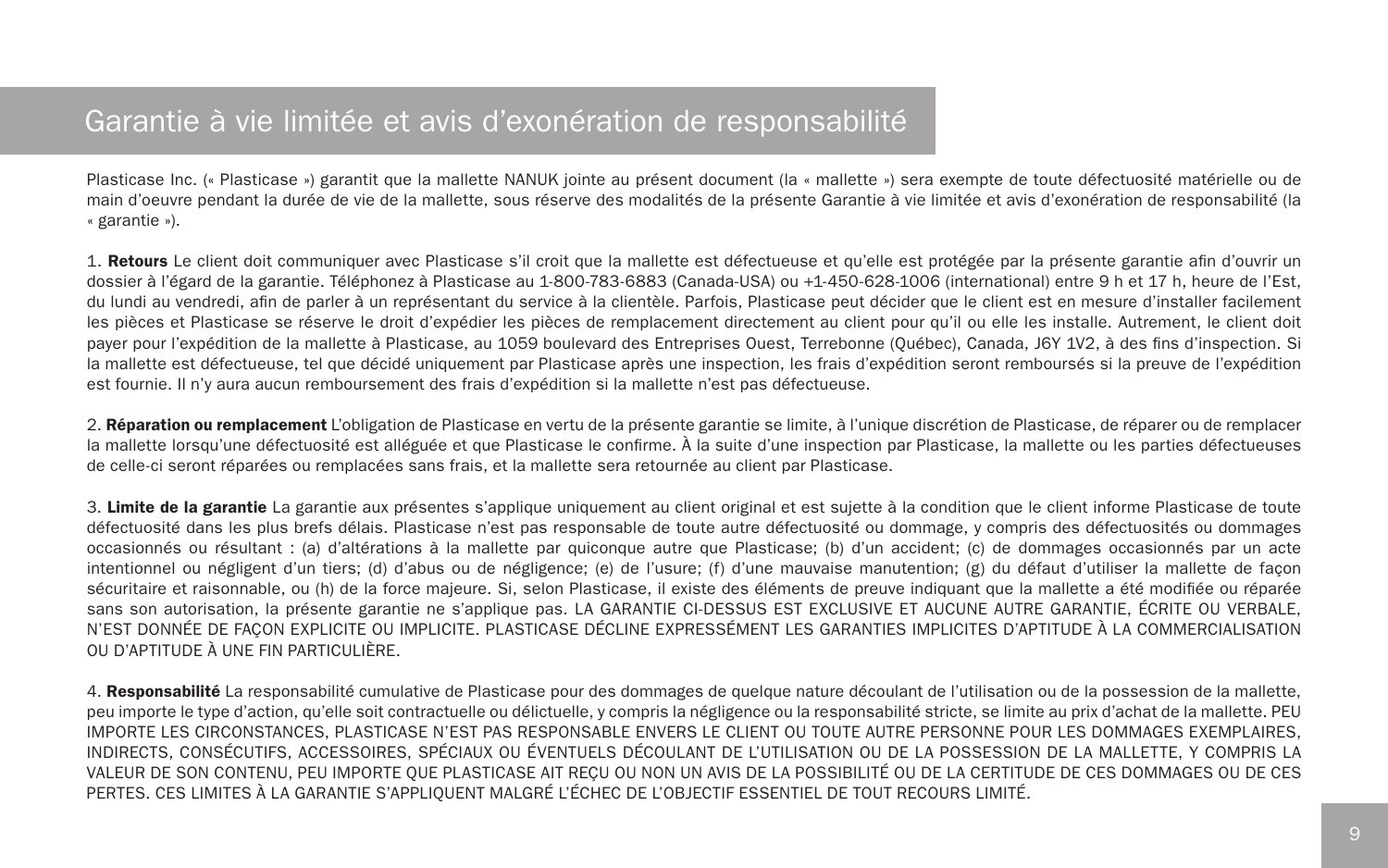# Gracias por haber adquirido un estuche NANUK.

Por favor lea las instrucciones presentadas más abajo para familiarse con su utilización y saber cómo usar adecuadamente su estuche y brindarle los debidos cuidados.

### Sellado con arandela

Su estuche NANUK está equipado con una arandela EPDM que ha sido diseñada para brindar una performance superior y resistir a la deformación compresiva a lo largo del tiempo. Para asegurar un sellado impermeable, la arandela no deberá presentar cortes, abrasión o desgaste. Los desechos o materiales extraños que se hayan alojado entre los cordoncillos del sellado en la parte inferior del estuche y la arandela de la parte superior del mismo, impedirán que el estuche se selle adecuadamente. Se recomienda un revestimiento con un producto protector de superficie plástica o de caucho del tipo automotriz para ayudar a evitar que la suciedad y los desechos se adhieran al sellado. Si éste resultara dañado se podrá hacer un pedido a Plasticase para obtener un sellado sustitutivo.

### Limpieza

Todos los estuches NANUK se construyen con una resina NK-7 de alto impacto diseñada para absorber los choques del transporte. Las superficies del estuche pueden fácilmente limpiarse por frotación mediante un agente de limpieza no abrasivo aprobado para uso sobre plástico. Evite el uso de cepillos que puedan raspar el estuche. Para que su estuche luzca siempre como nuevo recomendamos usar un producto protector de superficie plástica o de caucho del tipo automotriz.

## Ecualizador automático de presión

Todos los estuches NANUK están equipados con una válvula automática de liberación de presión. Esta válvula ecualiza automáticamente la presión en el interior del estuche. La misma no requiere de mantenimiento, no necesita ser rotada o ajustada.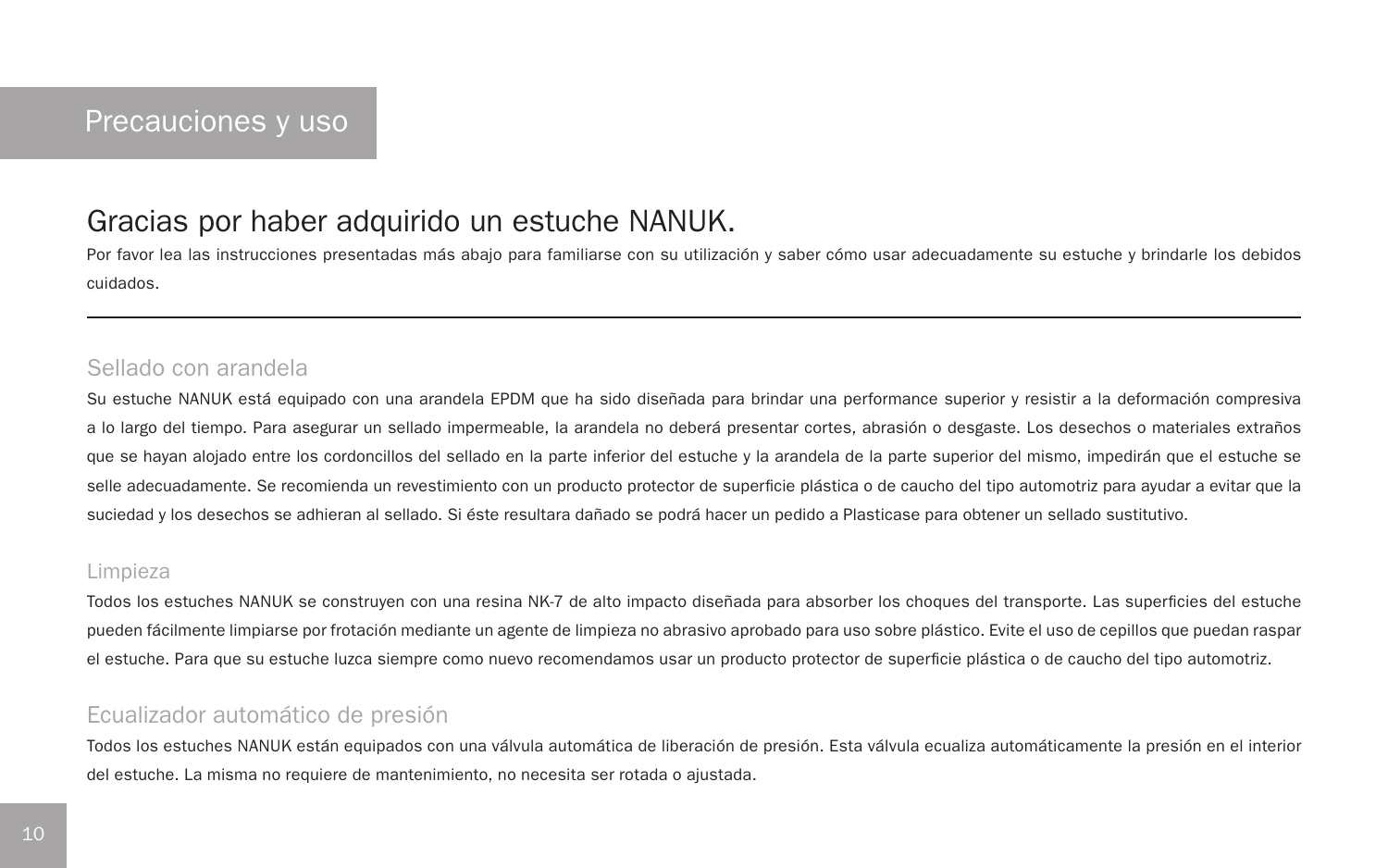# Pestillos Powerclaw™







Presione el botón deslizante que se encuentra en la parte media del pestillo inferior.

2

Mantenga el botón presionado y tire del pestillo inferior hacia usted para liberar la fuerza compresiva. Libere el botón y continúe tirando del pestillo inferior hasta que éste complete su recorrido.

# $3<sup>3</sup>$



Libere el pestillo inferior; el pestillo superior deberá entonces desengranarse. Ahora el estuche podrá abrirse. Si el pestillo no se desengranara automáticamente, presione sobre la tapa y los pestillos se abrirán. Este procedimiento puede resultar necesario en caso en que el estuche se encuentre muy cargado.





Impulse el pestillo inferior hacia arriba hasta que pueda engranar el pestillo superior a la tapa del estuche.

# 2

Una vez que el pestillo superior esté engranado empuje el pestillo inferior hacia abajo hasta que el botón de cierre engrane con la mitad inferior del estuche.

Un clic audible indicará que el pestillo está cerrado de manera segura. Si el pestillo se encuentra en posición de cierre pero el botón no regresa a la posición de traba, asegúrese que no haya objetos o desechos extraños que estén impidiendo que el botón quede engranado en la posición de traba.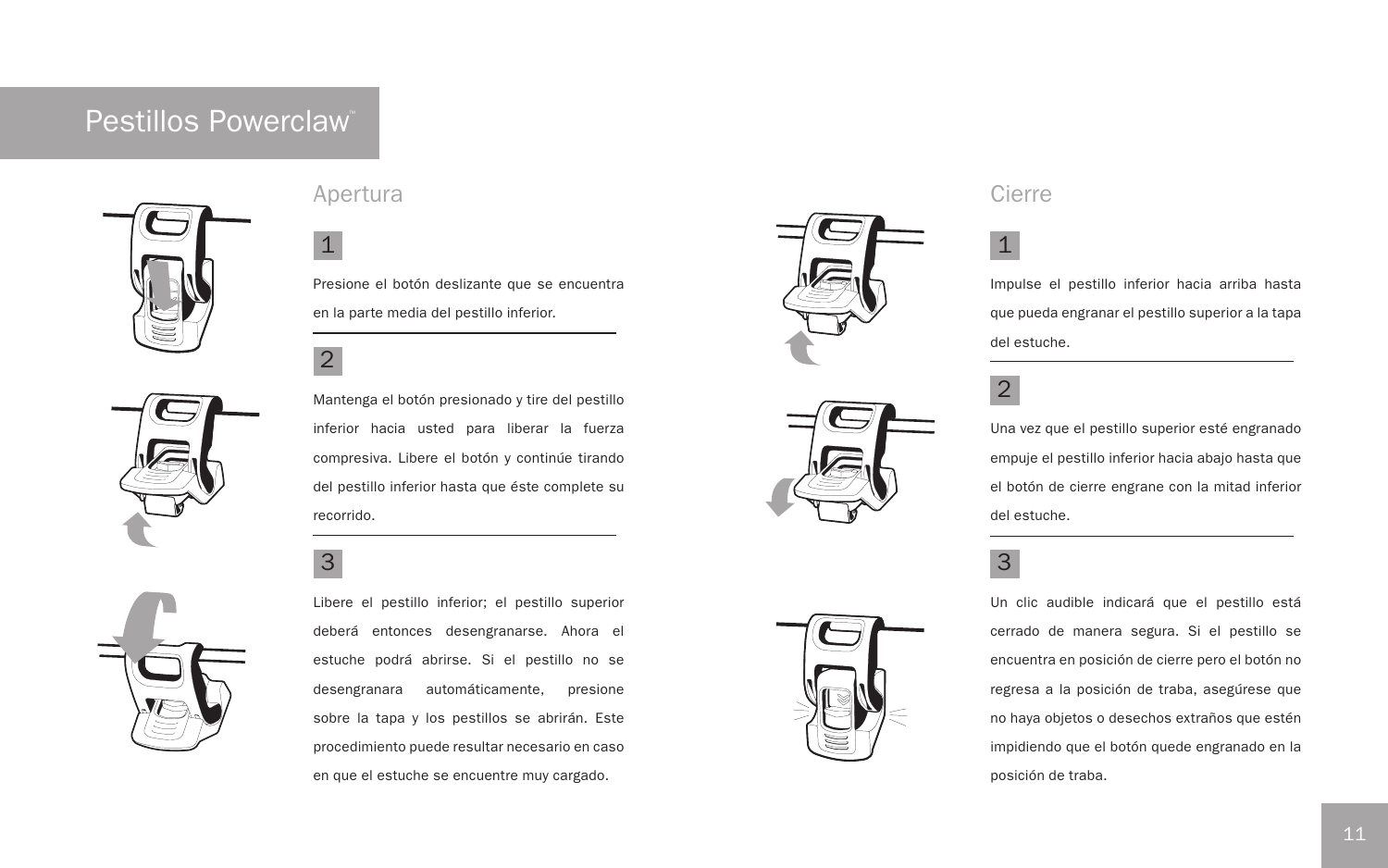# Espuma en cubos removibles

La espuma en cubos removibles es una manera simple y efectiva de proteger y organizar artículos sensibles. Si su estuche está equipado con espuma en cubos, siga las instrucciones que abajo se presentan a efectos de acomodar y proteger sus artículos.

Coloque sus artículos encima de la espuma dejando espacio entre ellos. El diseño de múltiples capas de la espuma\* permite a las dos capas de espuma previamente diseñadas ajustarse individualmente de modo de acomodar artículos más altos o servir como niveles separados para proteger una cantidad mayor de artículos de menor tamaño.

## 2

Para asegurar una óptima protección para su equipamiento es importante mantener todos sus artículos entre las grillas pre-diseñadas en la espuma. Ésta de ese modo hará las veces de almohadón en caso el estuche caiga o sufra un impacto.

### $\frac{1}{3}$  4 3

Una vez que esté satisfecho con su diseño usted podrá marcar el perímetro del recorte con escarbadientes. Una vez que haya indicado el perímetro puede retirar sus artículos. Comience retirando con cuidado los cuadrados que sean necesarios de espuma a modo de pieza única dentro del contorno indicado. En caso que algunos cubos de espuma sean retirados por error, los mismos podrán volver a anexarse usando un adhesivo de tipo aerosol. Los bloques de espuma retirados pueden reutilizarse en caso sea necesario, o modificarse para acomodar artículos menos profundos. Puede usarse un cortaplumas para modificar los cubos de espuma.

Cuando se haya retirado toda la espuma necesaria, coloque sus artículos en sus respectivos compartimentos para verificar que queden bien dispuestos. ¡Su equipamiento está ahora protegido!



\*La espuma amoldable en cubos se encuentra disponible para todos los estuches. Sin embargo, la espuma en cubos para capas múltiples sólo está disponible para los 915 y más grande.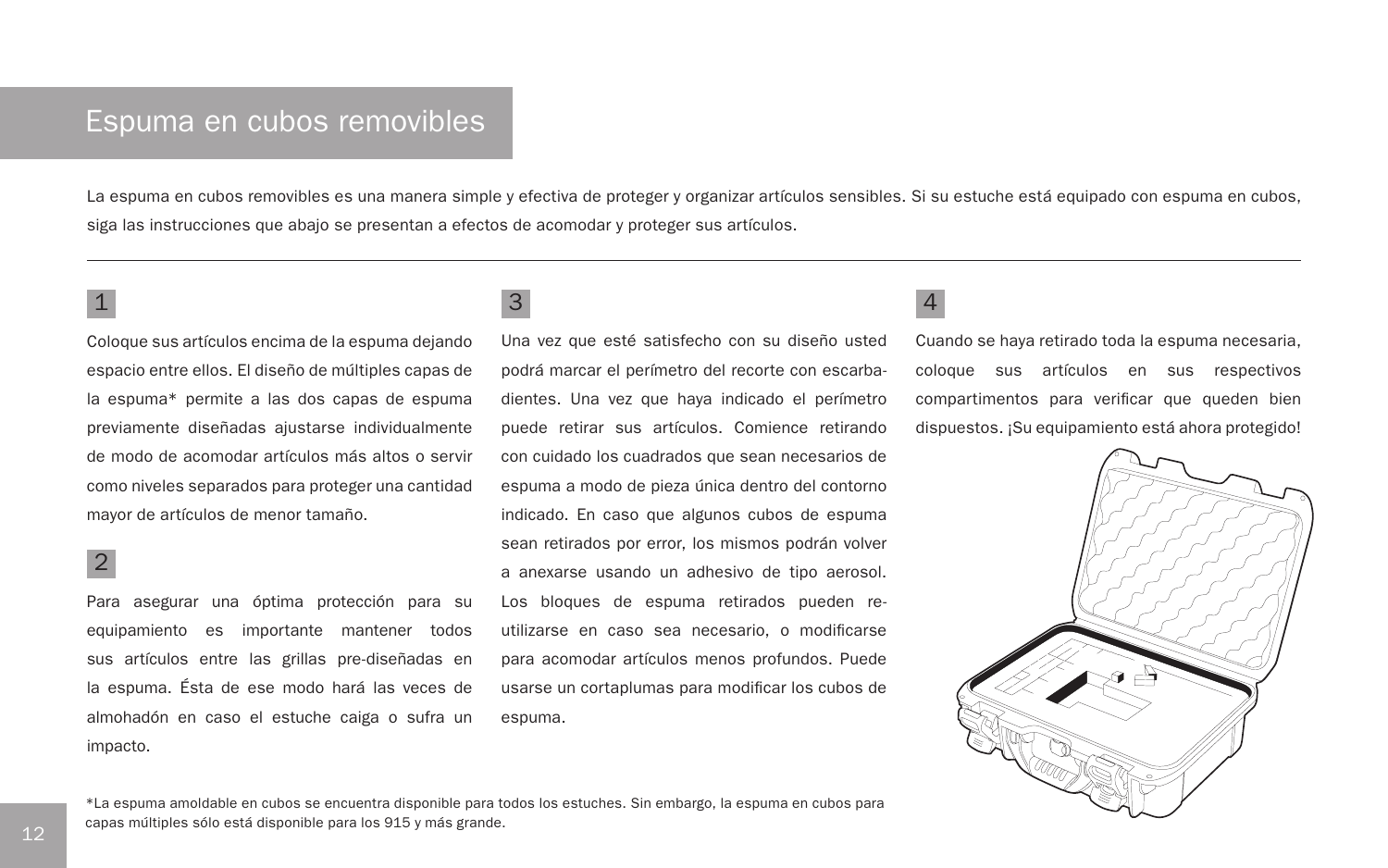# Garantía limitada y desautorización de garantía durante la vida útil

Plasticase, Inc. ("Plasticase") garantiza que el estuche NANUK que acompaña este documento (el "Estuche") no tendrá defectos en el material o en la manufactura durante la vida útil del estuche, sujeto a los términos y condiciones de esta Garantía Limitada y Desautorización de Garantía (la "Garantía").

1. Devoluciones El cliente podrá contactar a Plasticase en caso entienda que el Estuche es defectuoso y estando éste cubierto por la Garantía, a efectos de efectuar el reclamo. Deberá llamar a Plasticase al 1-800-783-6883 (Canadá y Estados Unidos) o al 1-450-628-1006 (internacional), entre las nueve de la mañana y las cinco de la tarde, hora del Este, de lunes a viernes, para hablar con un representante de servicio a la clientela. En algunas instancias se podrá determinar qué partes pueden ser fácilmente instaladas por el cliente, reservándose Plasticase en este caso el derecho a enviar repuestos directamente al cliente para su instalación. En caso contrario el cliente deberá pagar por el envío del Estuche a Plasticase, para su inspección, a la siguiente dirección: 1059 Boulevard des Entreprises Ouest, Terrebonne, QC J6Y 1V2, Canada. Si el Estuche es defectuoso, lo que será determinado exclusivamente por Plasticase tras una inspección, los costos de envío serán reembolsados si se presenta la prueba del pago del envío. . De no estar defectuoso el Estuche, no se reembolsará ningún costo de envío.

2. Reparación y reposición La responsabilidad de Plasticase con relación a esta Garantía es limitada, a su sola y exclusiva opción, ya sea para la reparación o la reposición del Estuche objeto de un reclamo por defectuosidad que haya sido corroborada por Plasticase. Tras una inspección por parte de ésta, serán reparados o reemplazados sin cargo el Estuche o sus partes siempre que se pruebe que hayan resultado defectuosos, reenviándose el estuche al cliente por parte de Plasticase.

3. Limitación de la Garantía La presente Garantía será aplicable únicamente al cliente original y condicionado al pronto aviso a Plasticase por parte del cliente sobre los defectos descubiertos. Plasticase no se hará responsable de ningún otro defecto o daño, incluyendo aquellos derivados de las circunstancias que a continuación se mencionan, sin que ellas constituyan una lista taxativa: (a) alteraciones al Estuche por parte de alguien ajeno a Plasticase; (b) accidente; (c) daño debido a un acto intencional o negligente causado por un tercero; (d) abuso o negligencia; (e) desgaste físico; (f) manipulación inapropiada; (g) no utilización del Estuche de una manera segura y razonable, o (h) fuerza mayor. En caso en que el Estuche, a criterio de Plasticase, mostrara evidencias de haber sido alterado, modificado o reparado sin la autorización de Plasticase, la presente Garantía no será de aplicación. LA GARANTÍA ARRIBA ESTABLECIDA ES EXCLUSIVA Y NINGUNA OTRA GARANTÍA, ESCRITA O VERBAL, SERA EXPRESADA O ESTARA IMPLICITA. PLASTICASE DESAUTORIZA, ESPECÍFICAMENTE, LAS GARANTÍAS TÁCITAS RELACIONADAS CON LA PUESTA EN EL MERCADO DE UN PRODUCTO APTO PARA EL PÚBLICO O CON SU ADECUACIÓN A DETERMINADO PROPÓSITO.

4. Responsabilidad La responsabilidad consolidada de Plasticase por daños de cualquier naturaleza derivados del uso o posesión del Estuche, cualquiera sea el tipo de acción que se entable, ya sea a nivel contractual o extracontractual, incluyendo negligencia o responsabilidad directa, quedará limitada al precio de compra del Estuche. EN NINGÚN CASO SERÁ PLASTICASE RESPONSABLE ANTE EL CLIENTE O UN TERCERO DE LOS DAÑOS CORRECCIONALES, INDIRECTOS, ESPECIALES, INCIDENTALES, CONTINGENTES O EMERGENTES QUE RESULTEN DEL USO O POSESIÓN DEL ESTUCHE, INCLUYENDO EL VALOR DEL CONTENIDO DEL MISMO, HAYA SIDO O NO NOTIFICADA PLASTICASE ACERCA DE LA POSIBILIDAD O CERTIDUMBRE DE DICHOS DAÑOS O PÉRDIDAS. ESTAS LIMITACIONES SERÁN APLICADAS AUN EN CASO DE FRACASO DEL PROPÓSITO ESENCIAL DE CUALQUIER ACCIÓN CORRECTIVA LIMITADA QUE SE HAYA LLEVADO A CABO.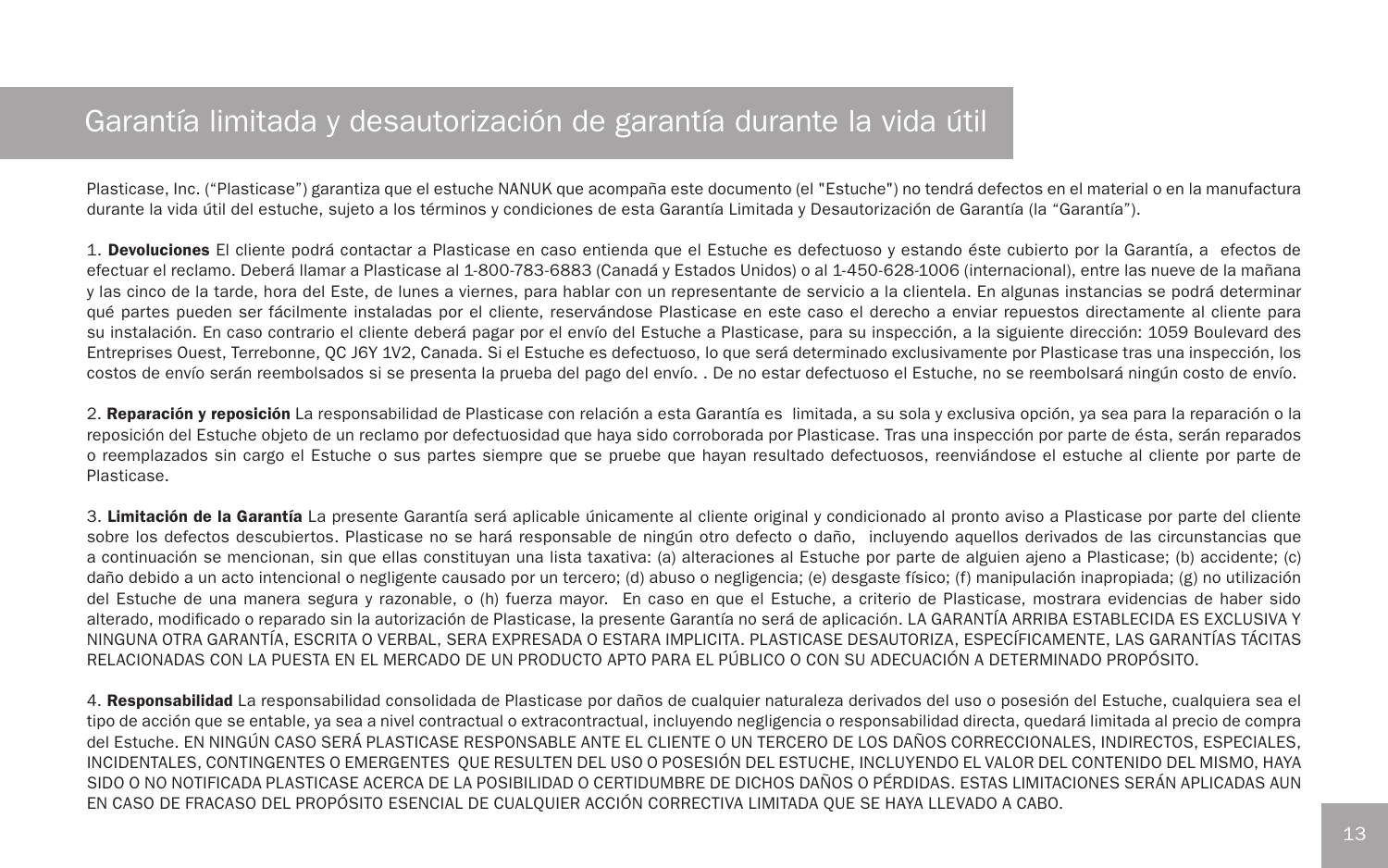|     | <b>Exterior dimensions</b><br>Dimensions extérieures<br><b>Dimensiones exteriores</b> | <b>Interior dimensions</b><br>Dimensions intérieures<br><b>Dimensiones interiores</b> | Weight (empty)<br>Poids (vide)<br>Peso (vacío) | Lid depth<br>Prof. du couvercle<br>Prof. de la tapadera | <b>Base depth</b><br>Prof. de la base<br>Prof. de la base |
|-----|---------------------------------------------------------------------------------------|---------------------------------------------------------------------------------------|------------------------------------------------|---------------------------------------------------------|-----------------------------------------------------------|
| 310 | L5.9" × W4.3" × H1.7"<br>$L149$ mm $\times$ W110mm $\times$ H43mm                     | $L5.2" \times W3.0" \times H1.1"$<br>$L131$ mm $\times$ W77mm $\times$ H28mm          | $0.4$ lbs $\vert 0.2$ kg                       | $0.2"$   6mm                                            | $0.9"$   22mm                                             |
| 320 | $L6.3" \times W4.7" \times H2.2"$<br>$L161$ mm $\times$ W118mm $\times$ H55mm         | $L5.9" \times W3.3" \times H1.5"$<br>$L151$ mm $\times$ W85mm $\times$ H39mm          | $0.6$ lbs $\vert 0.3$ kg                       | $0.3"$   9mm                                            | $1.2"$ 30mm                                               |
| 330 | $L7.4" \times W5.1" \times H2.6"$<br>$L188$ mm $\times$ W130mm $\times$ H65mm         | $L6.7" \times W3.8" \times H1.9"$<br>$L170$ mm $\times$ W96mm $\times$ H49mm          | $0.8$ lbs $\vert 0.4$ kg                       | $0.5"$   13mm                                           | $1.4"$   36mm                                             |
| 903 | $L9.1" \times W6.8" \times H3.8"$<br>$L231$ mm $\times$ W173mm $\times$ H97mm         | $L7.4" \times W4.9" \times H3.1"$<br>$L188$ mm $\times$ W124mm $\times$ H79mm         | 1.3 lbs   0.6kg                                | $0.5"$   13mm                                           | $2.6"$   66mm                                             |
| 904 | $L10.2" \times W7.9" \times H4.5"$<br>$L259$ mm $\times$ W201mm $\times$ H114mm       | $L8.4" \times W6.0" \times H3.7"$<br>$L213$ mm $\times$ W152mm $\times$ H94mm         | 1.6 lbs   0.7kg                                | $0.8"$   20mm                                           | $2.9"$   74mm                                             |
| 905 | $L12.5" \times W10.1" \times H6.0"$<br>$L318$ mm $\times$ W257mm $\times$ H152mm      | $L9.4" \times W7.4" \times H5.5"$<br>L239mm $\times$ W188mm $\times$ H140mm           | 3.3 lbs   1.5kg                                | $1.4"$ 36mm                                             | 4.1"   104mm                                              |
| 910 | $L14.3" \times W11.1" \times H4.7"$<br>L363mm $\times$ W282mm $\times$ H120mm         | $L13.2" \times W9.2" \times H4.1"$<br>L336mm $\times$ W234mm $\times$ H104mm          | $3.0$ lbs $\vert 1.4$ kg                       | $1.3"$   33mm                                           | $2.8"$   71mm                                             |
| 915 | $L15.8" \times W12.1" \times H6.8"$<br>L401mm $\times$ W307mm $\times$ H173mm         | $L13.8" \times W9.3" \times H6.2"$<br>$L351$ mm $\times$ W236mm $\times$ H157mm       | 4.4 lbs   2.0kg                                | $2.1"$   53mm                                           | 4.1"   104mm                                              |
| 920 | $L16.7" \times W13.4" \times H6.8"$<br>L424mm $\times$ W340mm $\times$ H173mm         | $L15.0" \times W10.5" \times H6.2"$<br>$L381$ mm $\times$ W267mm $\times$ H157mm      | 5.1 lbs   2.3kg                                | $2.1"$   53mm                                           | $4.1"$   104mm                                            |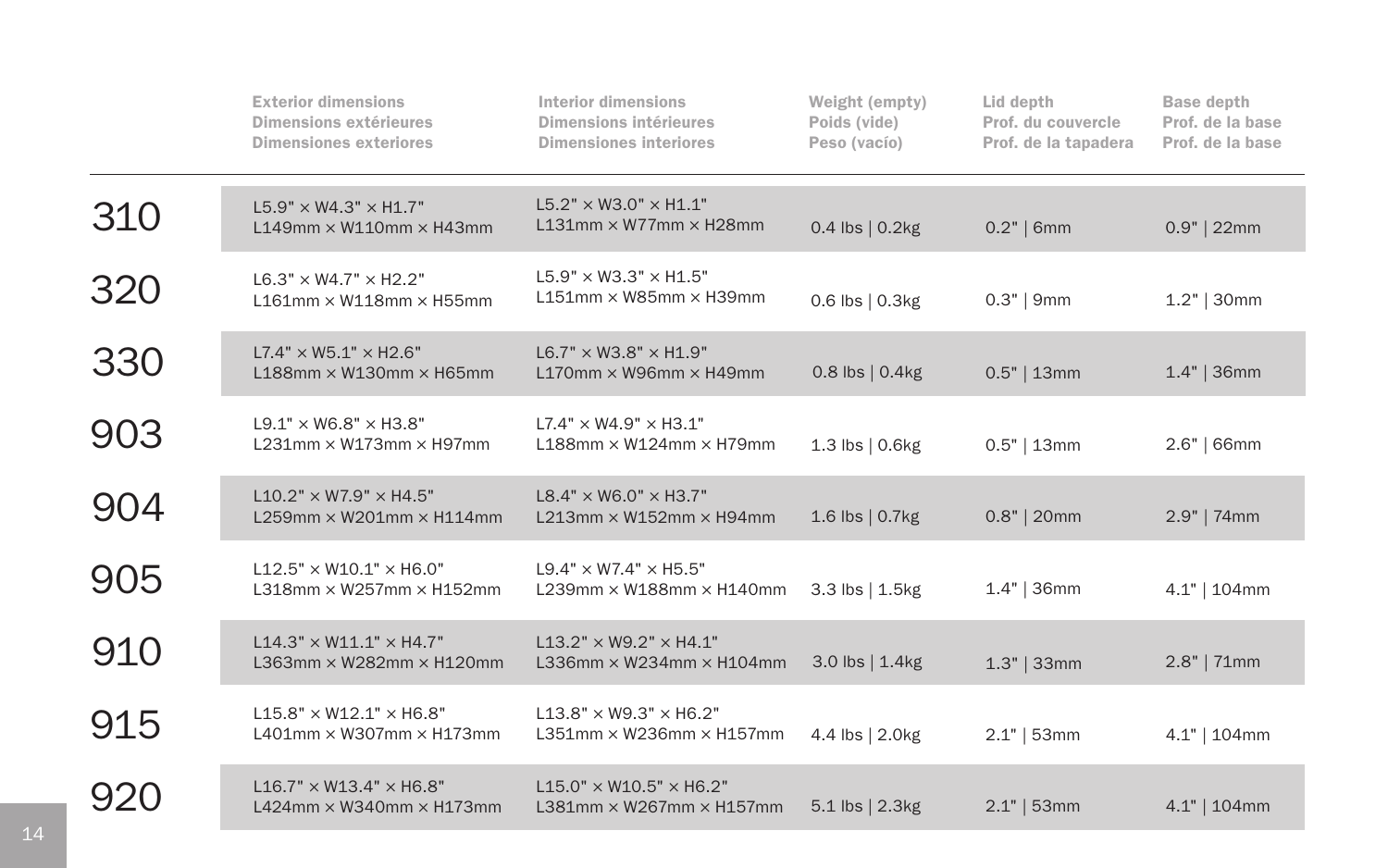|     | <b>Exterior dimensions</b><br>Dimensions extérieures<br><b>Dimensiones exteriores</b> | <b>Interior dimensions</b><br><b>Dimensions intérieures</b><br><b>Dimensiones interiores</b>    | Weight (empty)<br>Poids (vide)<br>Peso (vacío) | Lid depth<br>Prof. du couvercle<br>Prof. de la tapadera | <b>Base depth</b><br>Prof. de la base<br>Prof. de la base |
|-----|---------------------------------------------------------------------------------------|-------------------------------------------------------------------------------------------------|------------------------------------------------|---------------------------------------------------------|-----------------------------------------------------------|
| 925 | $L18.7" \times W14.8" \times H7.0"$<br>L475mm $\times$ W376mm $\times$ H178mm         | $L17.0'' \times W11.8'' \times H6.4''$<br>L432mm $\times$ W300mm $\times$ H163mm                | $6.2$ lbs $\vert 2.8$ kg                       | $2.1"$   53mm                                           | 4.3"   108mm                                              |
| 930 | $L19.8" \times W16.0" \times H7.6"$<br>L503mm $\times$ W406mm $\times$ H193mm         | $L18.0" \times W13.0" \times H6.9"$<br>L457mm $\times$ W330mm $\times$ H175mm                   | 7.1 lbs   3.2kg                                | $2.1"$   53mm                                           | $4.8"$   121mm                                            |
| 935 | L22.0" × W14.0" × H9.0"<br>L559mm $\times$ W356mm $\times$ H229mm                     | $L20.5" \times W11.3" \times H7.5"$<br>L521mm × W287mm × H191mm                                 | 11.6 lbs $  5.2$ kg                            | $2.1"$   53mm                                           | $5.4"$   137mm                                            |
| 940 | $L21.7" \times W16.9" \times H8.5"$<br>L557mm × W429mm × H216mm                       | $L20.0" \times W14.0" \times H8.0"$<br>L508mm $\times$ W356m $\times$ H203mm                    | 8.4 lbs   3.8kg                                | $2.1"$   53mm                                           | 5.9"   150mm                                              |
| 945 | $L25.1" \times W19.9" \times H8.8"$<br>L638mm $\times$ W505mm $\times$ H224mm         | $L22.0" \times W17.0" \times H8.2"$<br>L559mm $\times$ W432mm $\times$ H208mm                   | 10.6 lbs   4.8kg                               | $2.1"$   53mm                                           | $6.1"$   155mm                                            |
| 950 | $L22.8" \times W18.3" \times H11.7"$<br>L579mm $\times$ W465mm $\times$ H297mm        | $L20.5" \times W15.3" \times H10.1"$<br>L521mm × W389mm × H257mm                                | 15.1 lbs   6.8kg                               | $2.1"$   53mm                                           | 8.0"   203mm                                              |
| 960 | $L25.4" \times W20.0" \times H14.5"$<br>L645mm $\times$ W508mm $\times$ H368mm        | $L22.0" \times W17.0" \times H12.9"$<br>L559mm $\times$ W432mm $\times$ H328mm                  | 19.2 lbs $ 8.7$ kg                             | $2.1"$   53mm                                           | 10.8"   274mm                                             |
| 990 | $L47.1" \times W17.3" \times H6.6"$<br>$L1196$ mm $\times$ W440mm $\times$ H168mm     | $L44.0" \times W14.5" \times H6.0"$<br>L1118mm $\times$ W368mm $\times$ H152mm 16.0 lbs   7.3kg |                                                | $1.6"$   41mm                                           | $4.4"$   111mm                                            |
| 995 | $L55.1" \times W17.3" \times H6.6"$<br>$L1399$ mm $\times$ W440mm $\times$ H168mm     | $L52.0" \times W14.5" \times H6.0"$<br>L1321mm $\times$ W368mm $\times$ H152mm 18.0 lbs   8.2kg |                                                | $1.6"$   41mm                                           | $4.4"$   111mm                                            |